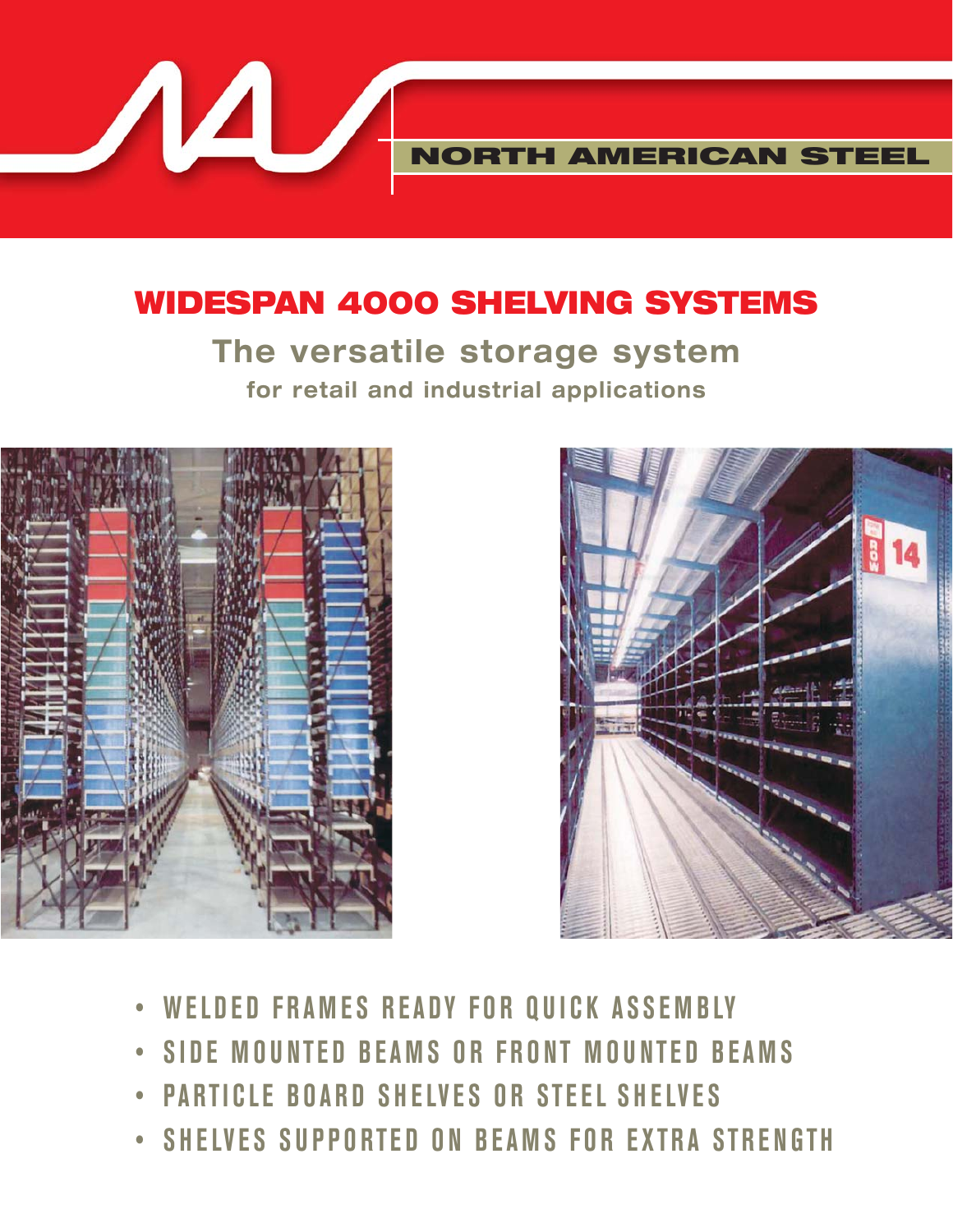## **WIDESPAN 4000 SHELVING STORAGE SYSTEMS**



### **LONG SPAN SHELVING (BULK STORAGE)**

Widespan 4000 System provides the ideal universal shelving system for bulk and lightweight items.

The shelf sizes range from  $12'' \times 36''$  to  $48'' \times 96''$ .



**MEZZANINE AND CATWALK SYSTEMS**

Widespan 4000 Systems are also used for high-rise mezzanine or catwalk applications.

Flooring can be open steel plank, steel deck, plywood or bar grating.

The mezzanine floor is used for storage, light assembly work or office, depending on local building codes, while allowing almost full use of the space below.



**CUSTOMIZED AND SPECIALTY STORAGE SYSTEMS** Tire Rack Automotive Storage Muffler Storage Archives



**RETAIL AND DISPLAY STORAGE SYSTEMS** Electrical and Hardware Golf and Sporting Goods Pet Stores Discount Stores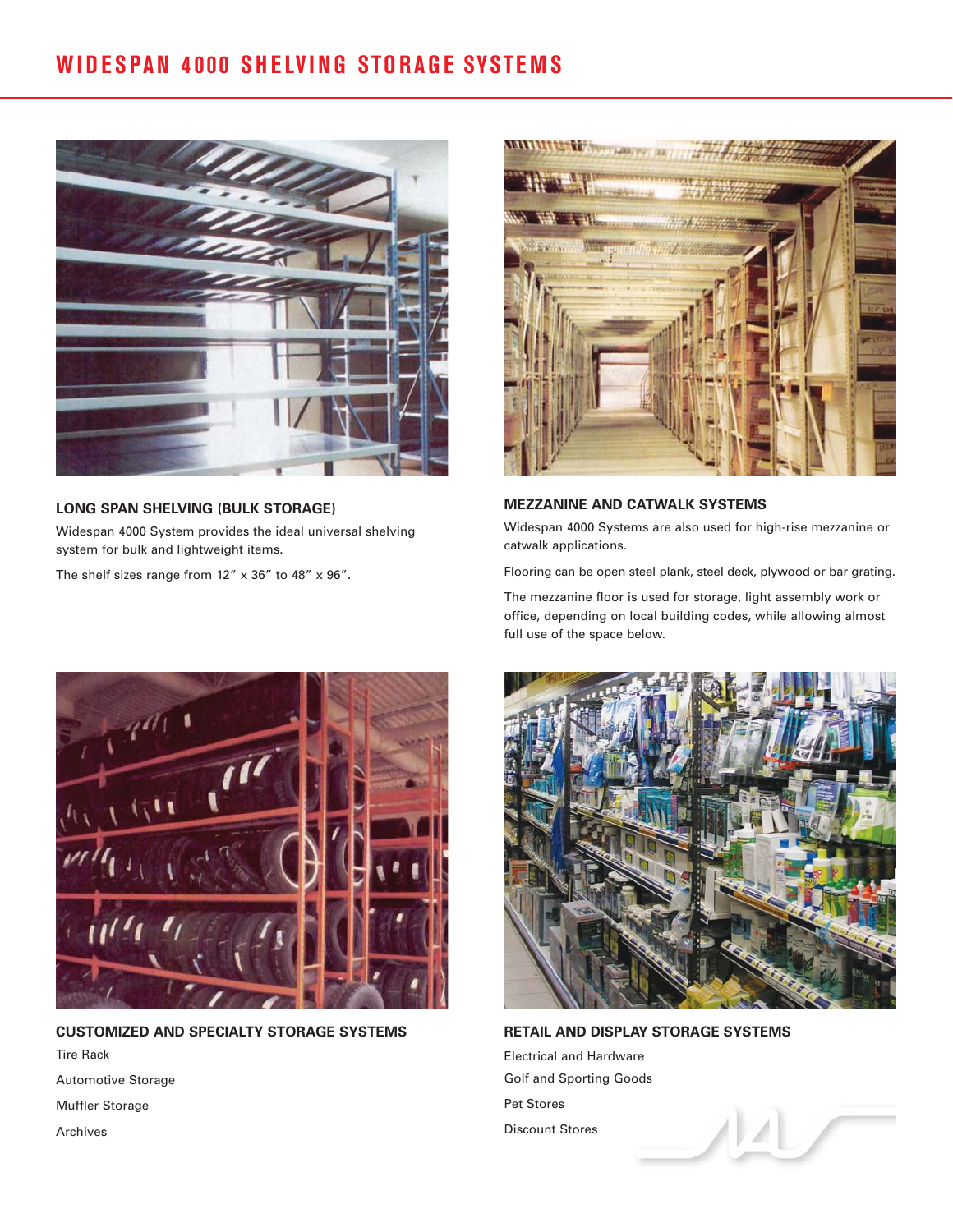# **WIDESPAN 4000 COMPONENTS**



- F Welded Common Frame
- FM Front Mounted Step Beam
- SM Side Mounted EasyUp 5000 Beam
- PB Particle Board Shelf
- SH Steel Shelf
- DP Galvanized Drop-in Panel
- Standard Colour: GREY

#### **FRAMES**

Manufactured from 14 ga. steel and welded into an extremely strong structure.

#### **FRONT MOUNT BEAMS**

Available in 2" and heavy duty 3". Manufactured from a one-piece 14 ga. rollformed section.



Using side mounted beams as shelf supports provide a cost effective shelving system.

particle board or steel shelving in front and back for added

neat appearance and provides maximum storage space.

Beams are adjustable on 1" centers.

#### **Standard Beam**



**H.D. Baseplate Beam**



#### **Beam Locking Clip**





**Drop-In Panel Shelf**



**Metal Shelf On Clip** 







2"



The V-Type design supports

weight capacity. Front face covers board for